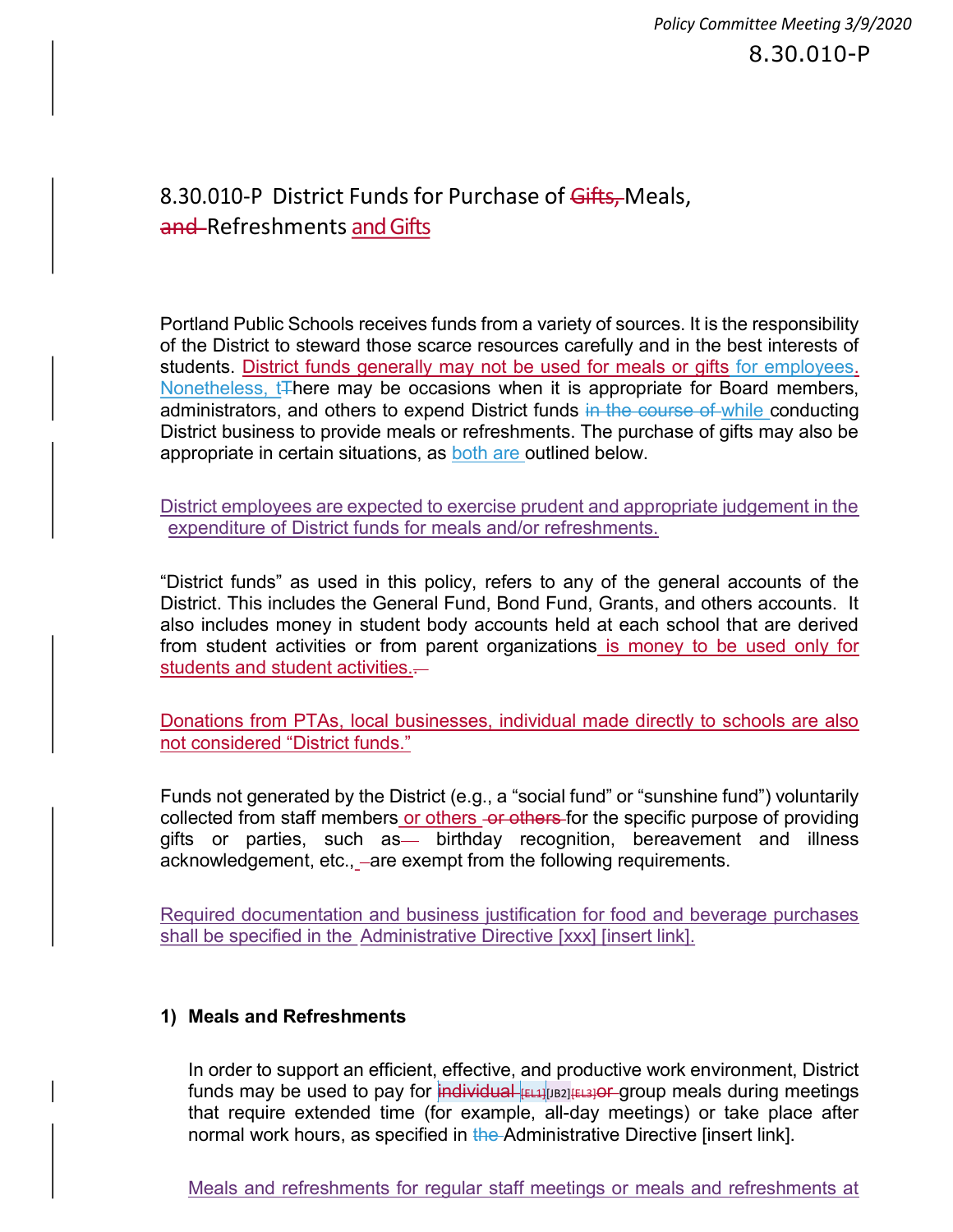social events are not allowed. Minimum group size for meeting meals shall be specified in the Administrative Directive.

Meal expenditures shall be reasonable and typically in alignment with GSA per diem limits. Gross deviations from those standards may result in PCard infractions and/or repayment obligations.

a) Definition:

- a. Meals are defined to include food and non-alcoholic beverages provided at breakfast, lunch, or dinner.
- b. Refreshments are defined to include non-alcoholic beverages and snack items that are less extensive than full meals.
- $\frac{a}{b}$ ) Meals or refreshments for staff and volunteers [EL4]may be provided by the District as part of Board meetings, at District or building-level committee meetings, professional development trainings, District-authorized advisory committees, community engagement events, or other District-approved activities, subject to specific requirementsas within reasonable limits and as detailed in Administrative Directive [xxx] [insert link].
- $\Theta$ ) Refreshments may be provided by the District for employees at the discretion of the overseeing administrator for mandatory meetings for staff scheduled outside of the normal work day or that by necessity extend over a meal period, subject to specific requirements within reasonable limits and as detailed in Administrative Directive [xxx] [insert link].
- d) Meals not directly business-related may not be provided to staff or others at the District's expense.
- $,$ DD,[EL5], $,$

e) The purchase of alcoholic beverages with District funds is strictly prohibited.

## 2) Gifts

There are occasions when Board members, administrators, or other District staff may want to recognize employees, and they . A Board member, administrator, or other District employee may provide such recognition at his/hertheir personal expense only, unless as otherwise permitted below, and at all times in compliance with Oregon law:

a) The Department of Human Resources and/or the Board may provide a small token of appreciation for a Board member's or employee's retirement or years of service and other related service activities utilizing District funds, as approved in advance. Approval for this must be sought in the method outlined in the Administrative Directive [xxx] (Link here). For example, the Board generally proclaims special recognition for classified employees' week and teacher appreciation week, and Board members may receive plaques in their honor, or framed certificates, or student art for their service to the District. The District also may provide an item that acknowledges significant and extraordinary work